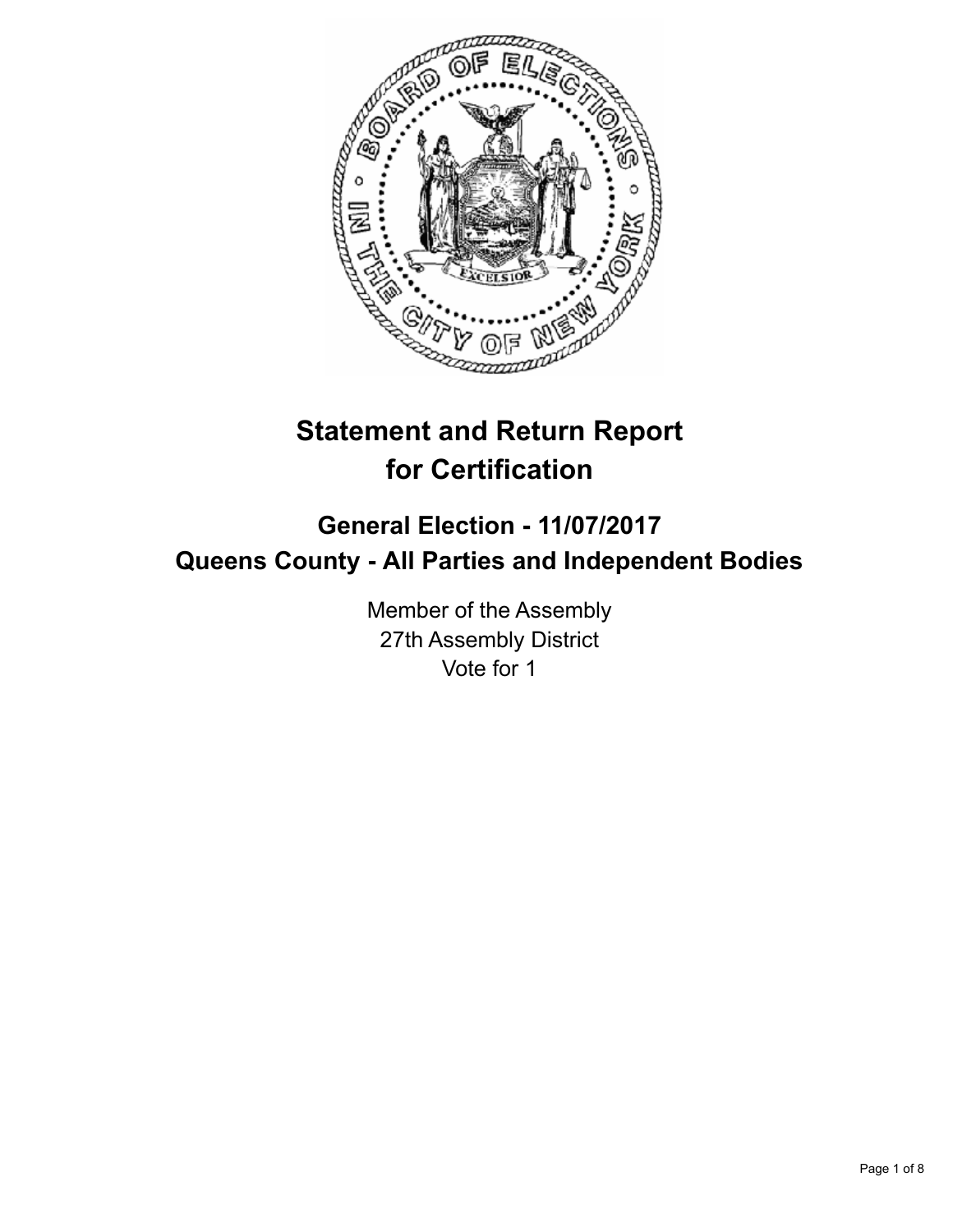

## **Assembly District 27**

| <b>PUBLIC COUNTER</b>                                    | 14,492 |
|----------------------------------------------------------|--------|
| MANUALLY COUNTED EMERGENCY                               | 2      |
| <b>ABSENTEE / MILITARY</b>                               | 541    |
| <b>AFFIDAVIT</b>                                         | 176    |
| <b>Total Ballots</b>                                     | 15,211 |
| Less - Inapplicable Federal/Special Presidential Ballots | 0      |
| <b>Total Applicable Ballots</b>                          | 15,211 |
| DANIEL A. ROSENTHAL (DEMOCRATIC)                         | 10,248 |
| ADRIAN LADUCA (WRITE-IN)                                 | 1      |
| AKEEM BROWDER (WRITE-IN)                                 | 1      |
| ALEX WITTENBERG (WRITE-IN)                               | 1      |
| ALLAN ROLNICK (WRITE-IN)                                 | 1      |
| ALLEGRA HORN (WRITE-IN)                                  | 1      |
| ALYSOUN OWEN (WRITE-IN)                                  | 1      |
| ANDREW KOVACH (WRITE-IN)                                 | 1      |
| ANDREW ROCCO (WRITE-IN)                                  | 1      |
| AUSTIN SCHAFFRON (WRITE-IN)                              | 1      |
| <b>BO DIETL (WRITE-IN)</b>                               | 1      |
| BRIAN CRAWFORD (WRITE-IN)                                | 1      |
| BRITNEY SPEARS (WRITE-IN)                                | 1      |
| <b>BUGS BUNNY (WRITE-IN)</b>                             | 1      |
| BURIM NAMANI (WRITE-IN)                                  | 1      |
| CHANDRA MASTROSIMONE (WRITE-IN)                          | 1      |
| CHRIS BEACH (WRITE-IN)                                   | 1      |
| CHRIS INVIDIATA (WRITE-IN)                               | 1      |
| CHRISTOPHER BAURACH (WRITE-IN)                           | 1      |
| CRAIG SCHONFELD (WRITE-IN)                               | 1      |
| DAVID SNYDER (WRITE-IN)                                  | 1      |
| DENNIS DUBIN (WRITE-IN)                                  | 1      |
| DEREK JETER (WRITE-IN)                                   | 1      |
| DINA PASKHOVER (WRITE-IN)                                | 1      |
| DONALD TRUMP (WRITE-IN)                                  | 1      |
| DOUGLAS COLOMBO (WRITE-IN)                               | 1      |
| ED LEE (WRITE-IN)                                        | 1      |
| EDWARD CONNORS (WRITE-IN)                                | 1      |
| EDWARD GONZALEZ (WRITE-IN)                               | 1      |
| ELIZABETH DALEY (WRITE-IN)                               | 1      |
| GILARIA I. CAHILL (WRITE-IN)                             | 1      |
| <b>GRACE MUDD (WRITE-IN)</b>                             | 1      |
| <b>GREG KELLY (WRITE-IN)</b>                             | 1      |
| HARRY POTTER (WRITE-IN)                                  | 1      |
| HELLO KITTY (WRITE-IN)                                   | 1      |
| HILLARY RODHAM CLINTON (WRITE-IN)                        | 1      |
| IRINA KHAYAH (WRITE-IN)                                  | 1      |
| IRINA PECHAN (WRITE-IN)                                  | 1      |
| IVANA TRUMP (WRITE-IN)                                   | 1      |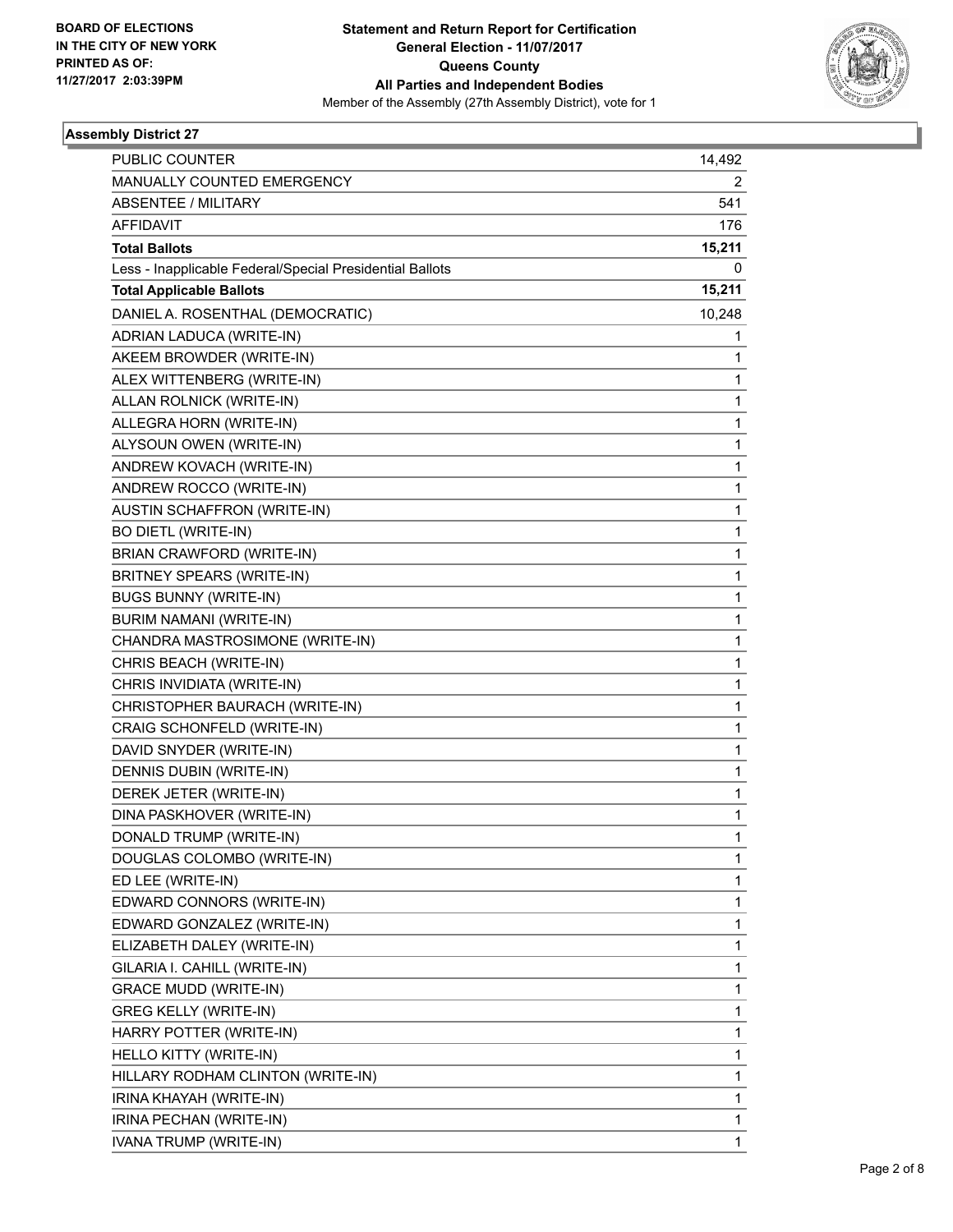

## **Assembly District 27**

| JACK BAER (WRITE-IN)             | 1 |
|----------------------------------|---|
| JEFF KOHN (WRITE-IN)             | 4 |
| JESSE VENTURA (WRITE-IN)         | 1 |
| JIMMY MCMILLAN (WRITE-IN)        | 1 |
| JOHN BUA (WRITE-IN)              | 1 |
| JOHN C. DRAVES (WRITE-IN)        | 1 |
| JOHN T. WOODS (WRITE-IN)         | 1 |
| JON BLATT (WRITE-IN)             | 1 |
| JONATHAN BALANGON (WRITE-IN)     | 1 |
| JOSEPH CONCANNON (WRITE-IN)      | 1 |
| JOSHUA BROOKS (WRITE-IN)         | 1 |
| JOSHUA MAYNARD (WRITE-IN)        | 1 |
| JUAN CARLOS POLANCO (WRITE-IN)   | 1 |
| JUSTIN WAX JACOBS (WRITE-IN)     | 3 |
| KAREN GUTUIRTH (WRITE-IN)        | 1 |
| KASTRIOT KASTRATI (WRITE-IN)     | 1 |
| KIM JONG IL (WRITE-IN)           | 1 |
| KONSTANTINO POUCIOUS (WRITE-IN)  | 1 |
| LADY WOOFANTON (WRITE-IN)        | 1 |
| LEE DONALD RADIN (WRITE-IN)      | 1 |
| LIZARD MAN (WRITE-IN)            | 1 |
| LOWELL RUPUPORT (WRITE-IN)       | 1 |
| MARION DELGADO (WRITE-IN)        | 1 |
| MARK KOVACH (WRITE-IN)           | 2 |
| MARK NIERMAN (WRITE-IN)          | 1 |
| MARTIN GOLDMAN (WRITE-IN)        | 1 |
| MASON GROSSMAN (WRITE-IN)        | 1 |
| MEAGAN MOLINA (WRITE-IN)         | 1 |
| MEGAN TRUGLRO (WRITE-IN)         | 1 |
| MELISSA GALFANO (WRITE-IN)       | 1 |
| MICHAEL CONFORTO (WRITE-IN)      | 1 |
| MICHAEL MUCHA (WRITE-IN)         | 1 |
| MICK JAGGER (WRITE-IN)           | 1 |
| MICKEY MOUSE (WRITE-IN)          | 1 |
| MIKE GRAZIANO (WRITE-IN)         | 1 |
| NATHAN WEINBERG (WRITE-IN)       | 2 |
| NICKCOLES R. MARTINEZ (WRITE-IN) | 1 |
| PATRICIA MEIGHOO (WRITE-IN)      | 1 |
| PATRICK EWING (WRITE-IN)         | 1 |
| PATRICK HENRY (WRITE-IN)         | 1 |
| PAUL GALEA (WRITE-IN)            | 1 |
| PAUL GRAZIANO (WRITE-IN)         | 2 |
| PHIL SERPICO (WRITE-IN)          | 1 |
| PHYLICIA MCDERMOTT (WRITE-IN)    | 1 |
| PINCHAS FINK (WRITE-IN)          | 1 |
| RAPAL CEFALO (WRITE-IN)          | 1 |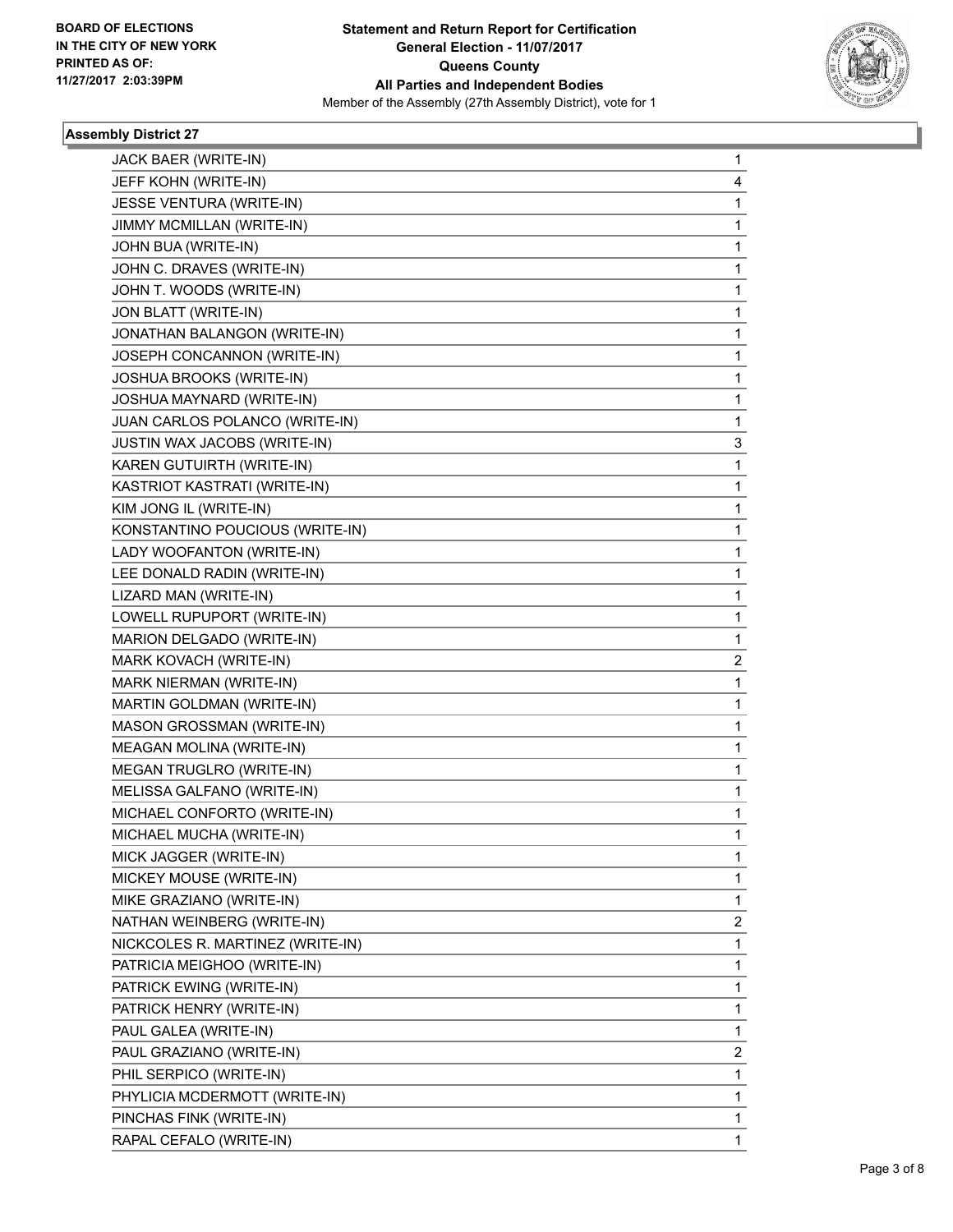

## **Assembly District 27**

| REBECCA MASTON (WRITE-IN)              | 1            |
|----------------------------------------|--------------|
| RICHARD MILLA (WRITE-IN)               | 1            |
| ROBERT J. OLMSTED (WRITE-IN)           | $\mathbf{1}$ |
| ROBERT WOODSON (WRITE-IN)              | 1            |
| ROBERTO VIOLA (WRITE-IN)               | 1            |
| RON SANTO (WRITE-IN)                   | 1            |
| SAL F. ALBANESE (WRITE-IN)             | 1            |
| SCOTT AVIDON (WRITE-IN)                | 1            |
| SEBASTIAN MICHALAK (WRITE-IN)          | 1            |
| SERGEY KADINSKY (WRITE-IN)             | 1            |
| SHARI ROLNICK (WRITE-IN)               | 1            |
| SHIMON FELDMAN (WRITE-IN)              | 1            |
| STEPHEN KYRO (WRITE-IN)                | 1            |
| THEODORE KARABETSOS JR (WRITE-IN)      | 1            |
| THOMAS MARSH (WRITE-IN)                | 1            |
| THOMAS MCGLINCHEY (WRITE-IN)           | 1            |
| THOMAS SOWELL (WRITE-IN)               | 1            |
| THOMAS STEVENS (WRITE-IN)              | 1            |
| UNATTRIBUTABLE WRITE-IN (WRITE-IN)     | 33           |
| VICKIE PALADINO (WRITE-IN)             | 1            |
| WALDY ACOSTA (WRITE-IN)                | 1            |
| WILFRED WINFEILD HENDRON II (WRITE-IN) | 1            |
| WILLIAM BONER (WRITE-IN)               | 1            |
| WILLIAM D. DUCHARME (WRITE-IN)         | 1            |
| Y. JHAI MAYNARD (WRITE-IN)             | 1            |
| YIGIAN WANG (WRITE-IN)                 | 1            |
| YUAN WENJING (WRITE-IN)                | 1            |
| ZEANN WOOFINGTON (WRITE-IN)            | 1            |
| <b>Total Votes</b>                     | 10,400       |
| Unrecorded                             | 4,811        |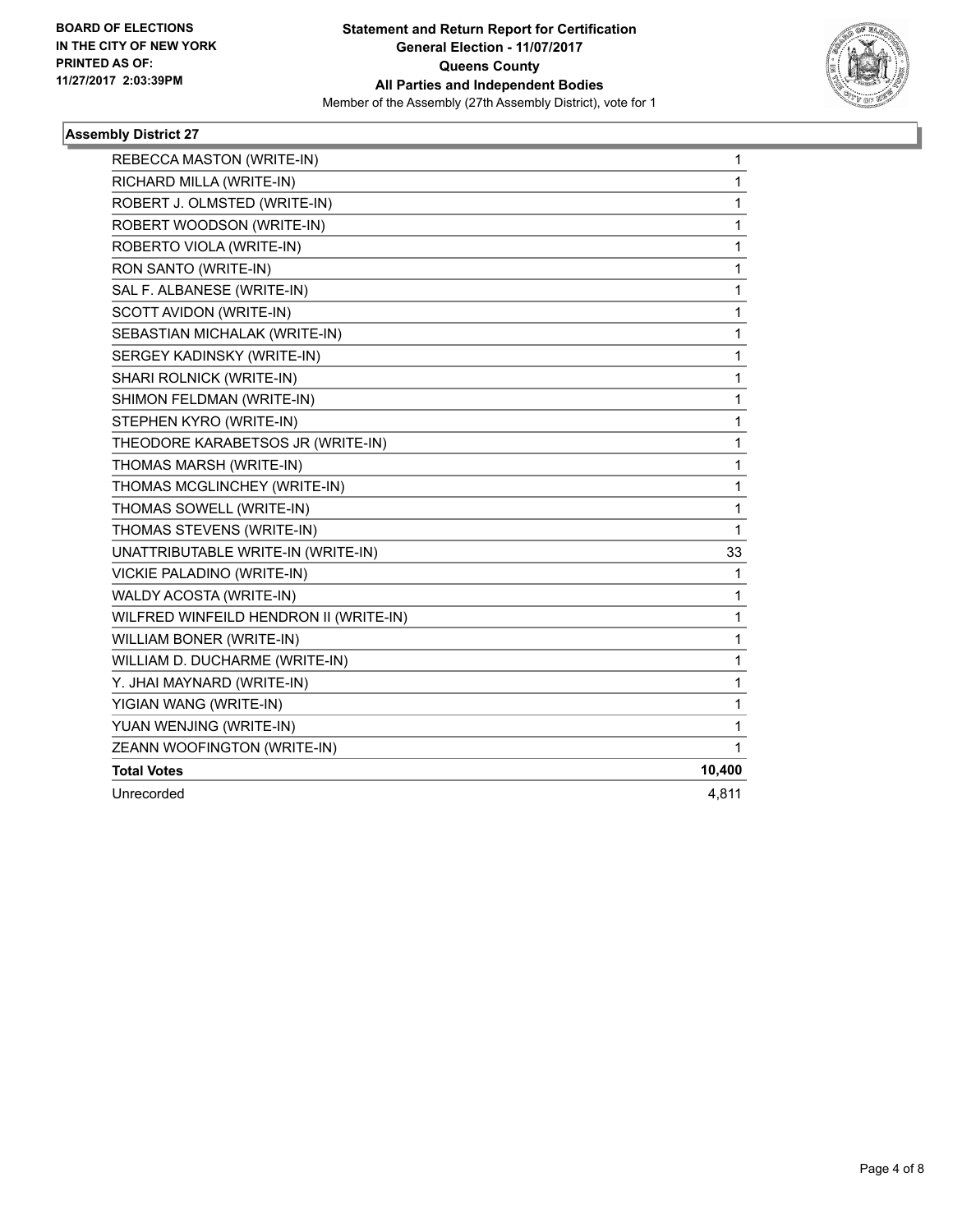

## **Total for Member of the Assembly (27th Assembly District) - Queens County**

| <b>PUBLIC COUNTER</b>                                    | 14,492       |
|----------------------------------------------------------|--------------|
| MANUALLY COUNTED EMERGENCY                               | 2            |
| <b>ABSENTEE / MILITARY</b>                               | 541          |
| AFFIDAVIT                                                | 176          |
| <b>Total Ballots</b>                                     | 15,211       |
| Less - Inapplicable Federal/Special Presidential Ballots | 0            |
| <b>Total Applicable Ballots</b>                          | 15,211       |
| DANIEL A. ROSENTHAL (DEMOCRATIC)                         | 10,248       |
| ADRIAN LADUCA (WRITE-IN)                                 | 1            |
| AKEEM BROWDER (WRITE-IN)                                 | 1            |
| ALEX WITTENBERG (WRITE-IN)                               | 1            |
| ALLAN ROLNICK (WRITE-IN)                                 | 1            |
| ALLEGRA HORN (WRITE-IN)                                  | 1            |
| ALYSOUN OWEN (WRITE-IN)                                  | 1            |
| ANDREW KOVACH (WRITE-IN)                                 | 1            |
| ANDREW ROCCO (WRITE-IN)                                  | 1            |
| AUSTIN SCHAFFRON (WRITE-IN)                              | 1            |
| <b>BO DIETL (WRITE-IN)</b>                               | 1            |
| <b>BRIAN CRAWFORD (WRITE-IN)</b>                         | 1            |
| BRITNEY SPEARS (WRITE-IN)                                | 1            |
| <b>BUGS BUNNY (WRITE-IN)</b>                             | 1            |
| BURIM NAMANI (WRITE-IN)                                  | 1            |
| CHANDRA MASTROSIMONE (WRITE-IN)                          | 1            |
| CHRIS BEACH (WRITE-IN)                                   | 1            |
| CHRIS INVIDIATA (WRITE-IN)                               | 1            |
| CHRISTOPHER BAURACH (WRITE-IN)                           | 1            |
| CRAIG SCHONFELD (WRITE-IN)                               | 1            |
| DAVID SNYDER (WRITE-IN)                                  | 1            |
| DENNIS DUBIN (WRITE-IN)                                  | 1            |
| DEREK JETER (WRITE-IN)                                   | 1            |
| DINA PASKHOVER (WRITE-IN)                                | 1            |
| DONALD TRUMP (WRITE-IN)                                  | $\mathbf{1}$ |
| DOUGLAS COLOMBO (WRITE-IN)                               | 1            |
| ED LEE (WRITE-IN)                                        | 1            |
| EDWARD CONNORS (WRITE-IN)                                | 1            |
| EDWARD GONZALEZ (WRITE-IN)                               | 1            |
| ELIZABETH DALEY (WRITE-IN)                               | 1            |
| GILARIA I. CAHILL (WRITE-IN)                             | 1            |
| <b>GRACE MUDD (WRITE-IN)</b>                             | 1            |
| <b>GREG KELLY (WRITE-IN)</b>                             | 1            |
| HARRY POTTER (WRITE-IN)                                  | 1            |
| HELLO KITTY (WRITE-IN)                                   | 1            |
| HILLARY RODHAM CLINTON (WRITE-IN)                        | 1            |
| IRINA KHAYAH (WRITE-IN)                                  | 1            |
| IRINA PECHAN (WRITE-IN)                                  | 1            |
| IVANA TRUMP (WRITE-IN)                                   | 1            |
|                                                          |              |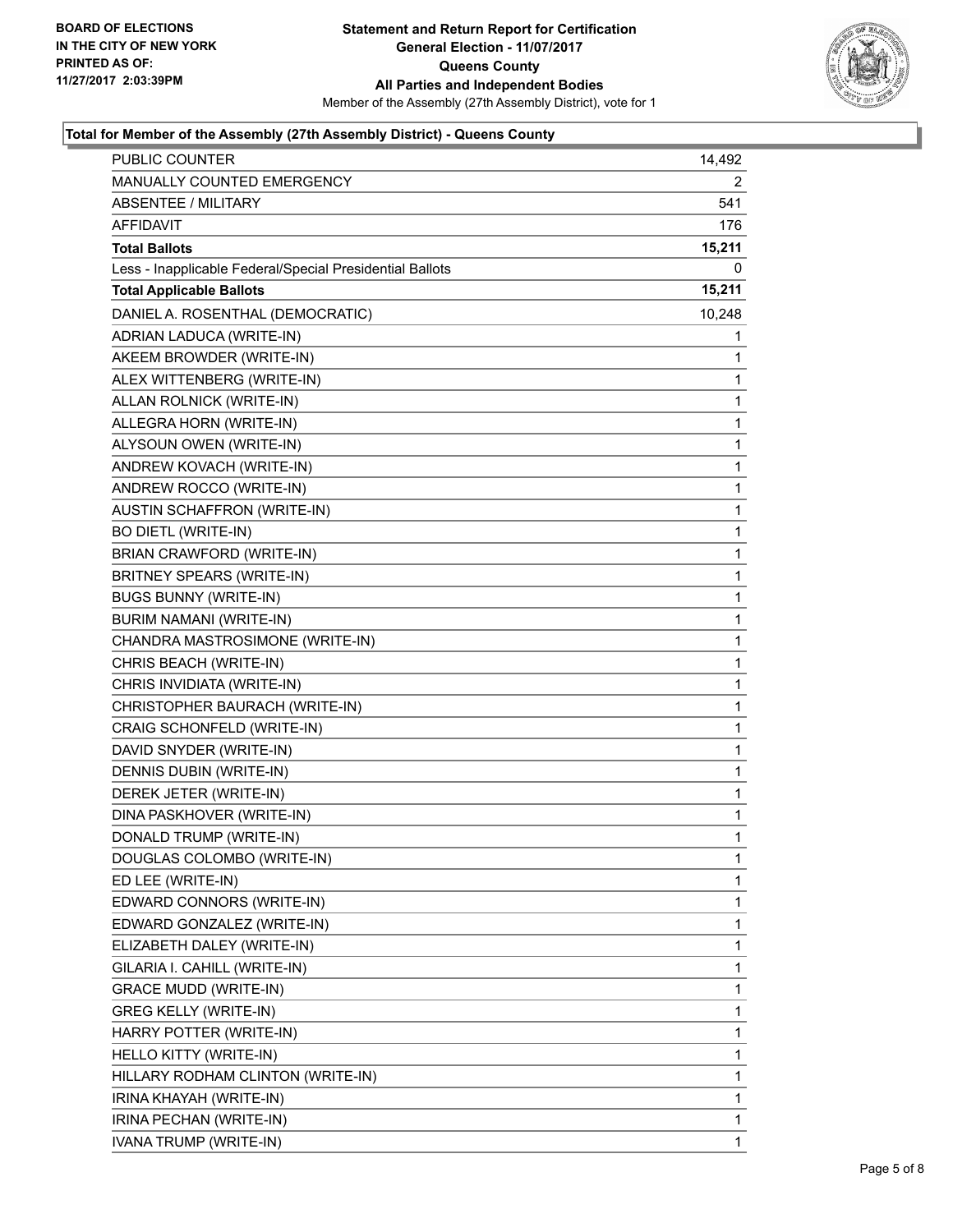

## **Total for Member of the Assembly (27th Assembly District) - Queens County**

| JACK BAER (WRITE-IN)             | $\mathbf{1}$ |
|----------------------------------|--------------|
| JEFF KOHN (WRITE-IN)             | 4            |
| JESSE VENTURA (WRITE-IN)         | 1            |
| JIMMY MCMILLAN (WRITE-IN)        | 1            |
| JOHN BUA (WRITE-IN)              | 1            |
| JOHN C. DRAVES (WRITE-IN)        | 1            |
| JOHN T. WOODS (WRITE-IN)         | 1            |
| JON BLATT (WRITE-IN)             | 1            |
| JONATHAN BALANGON (WRITE-IN)     | 1            |
| JOSEPH CONCANNON (WRITE-IN)      | 1            |
| JOSHUA BROOKS (WRITE-IN)         | 1            |
| JOSHUA MAYNARD (WRITE-IN)        | 1            |
| JUAN CARLOS POLANCO (WRITE-IN)   | 1            |
| JUSTIN WAX JACOBS (WRITE-IN)     | 3            |
| KAREN GUTUIRTH (WRITE-IN)        | 1            |
| KASTRIOT KASTRATI (WRITE-IN)     | 1            |
| KIM JONG IL (WRITE-IN)           | 1            |
| KONSTANTINO POUCIOUS (WRITE-IN)  | 1            |
| LADY WOOFANTON (WRITE-IN)        | 1            |
| LEE DONALD RADIN (WRITE-IN)      | 1            |
| LIZARD MAN (WRITE-IN)            | 1            |
| LOWELL RUPUPORT (WRITE-IN)       | 1            |
| MARION DELGADO (WRITE-IN)        | 1            |
|                                  |              |
| MARK KOVACH (WRITE-IN)           | $\mathbf{2}$ |
| MARK NIERMAN (WRITE-IN)          | 1            |
| MARTIN GOLDMAN (WRITE-IN)        | 1            |
| MASON GROSSMAN (WRITE-IN)        | 1            |
| MEAGAN MOLINA (WRITE-IN)         | 1            |
| MEGAN TRUGLRO (WRITE-IN)         | 1            |
| MELISSA GALFANO (WRITE-IN)       | 1            |
| MICHAEL CONFORTO (WRITE-IN)      | 1            |
| MICHAEL MUCHA (WRITE-IN)         | 1            |
| MICK JAGGER (WRITE-IN)           | 1            |
| MICKEY MOUSE (WRITE-IN)          | 1            |
| MIKE GRAZIANO (WRITE-IN)         | 1            |
| NATHAN WEINBERG (WRITE-IN)       | 2            |
| NICKCOLES R. MARTINEZ (WRITE-IN) | 1            |
| PATRICIA MEIGHOO (WRITE-IN)      | 1            |
| PATRICK EWING (WRITE-IN)         | 1            |
| PATRICK HENRY (WRITE-IN)         | 1            |
| PAUL GALEA (WRITE-IN)            | 1            |
| PAUL GRAZIANO (WRITE-IN)         | 2            |
| PHIL SERPICO (WRITE-IN)          | 1            |
| PHYLICIA MCDERMOTT (WRITE-IN)    | 1            |
| PINCHAS FINK (WRITE-IN)          | 1            |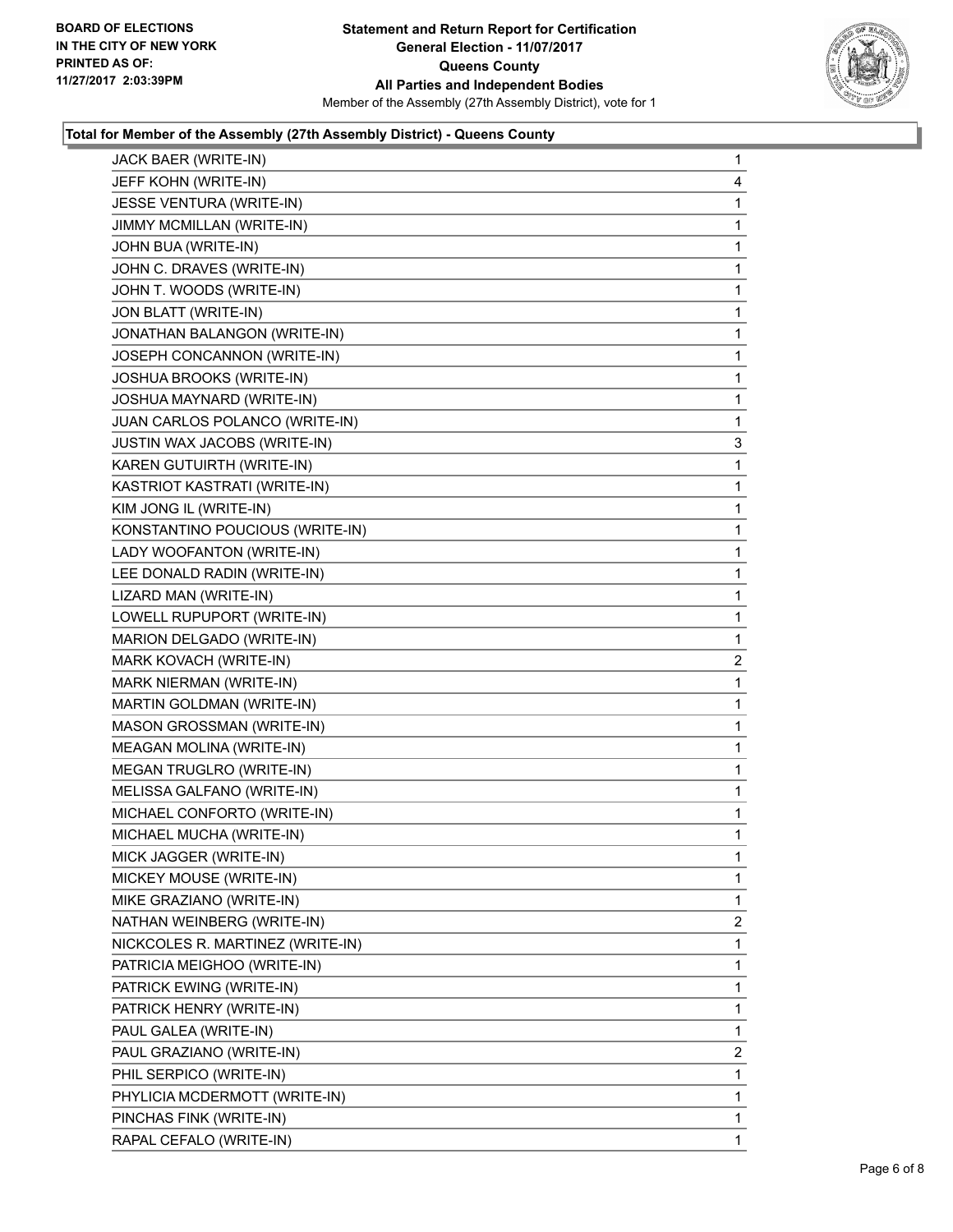

## **Total for Member of the Assembly (27th Assembly District) - Queens County**

| REBECCA MASTON (WRITE-IN)              | $\mathbf{1}$ |
|----------------------------------------|--------------|
| RICHARD MILLA (WRITE-IN)               | 1            |
| ROBERT J. OLMSTED (WRITE-IN)           | 1            |
| ROBERT WOODSON (WRITE-IN)              | 1            |
| ROBERTO VIOLA (WRITE-IN)               | 1            |
| RON SANTO (WRITE-IN)                   | 1            |
| SAL F. ALBANESE (WRITE-IN)             | 1            |
| SCOTT AVIDON (WRITE-IN)                | 1            |
| SEBASTIAN MICHALAK (WRITE-IN)          | 1            |
| SERGEY KADINSKY (WRITE-IN)             | 1            |
| SHARI ROLNICK (WRITE-IN)               | 1            |
| SHIMON FELDMAN (WRITE-IN)              | 1            |
| STEPHEN KYRO (WRITE-IN)                | 1            |
| THEODORE KARABETSOS JR (WRITE-IN)      | 1            |
| THOMAS MARSH (WRITE-IN)                | $\mathbf{1}$ |
| THOMAS MCGLINCHEY (WRITE-IN)           | 1            |
| THOMAS SOWELL (WRITE-IN)               | 1            |
| THOMAS STEVENS (WRITE-IN)              | 1            |
| UNATTRIBUTABLE WRITE-IN (WRITE-IN)     | 33           |
| VICKIE PALADINO (WRITE-IN)             | 1            |
| WALDY ACOSTA (WRITE-IN)                | 1            |
| WILFRED WINFEILD HENDRON II (WRITE-IN) | 1            |
| WILLIAM BONER (WRITE-IN)               | 1            |
| WILLIAM D. DUCHARME (WRITE-IN)         | 1            |
| Y. JHAI MAYNARD (WRITE-IN)             | 1            |
| YIGIAN WANG (WRITE-IN)                 | 1            |
| YUAN WENJING (WRITE-IN)                | 1            |
| ZEANN WOOFINGTON (WRITE-IN)            | 1            |
| <b>Total Votes</b>                     | 10,400       |
| Unrecorded                             | 4,811        |
|                                        |              |